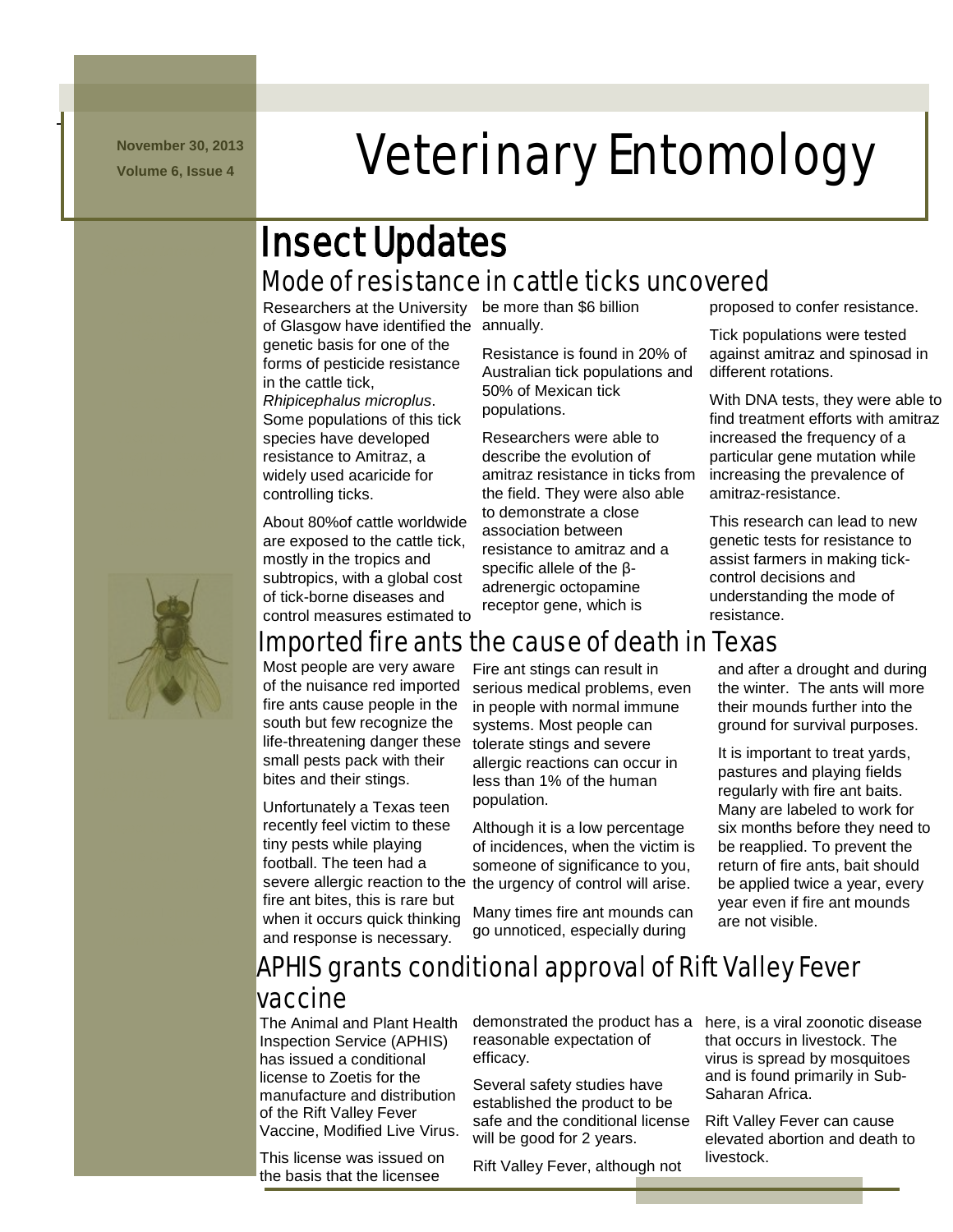# Veterinary Entomology **Page 2 of 6**



*"Seems like a laundry list of some real basic points, but if not followed correctly we can lose the benefit of the animal health products we use or, in some cases, actually cause more harm."*

### Cattle respond to covered pens

Pratt Feeders assessed the cost/benefit of shade on cattle already stressed by drought with the assistance of Kansas State University.

Results showed a good difference in packing plant performances that generally favored the cattle in the shade.

The final calculations showed a net grid premium of \$43.01 for no shade and \$58.48 shade.

# Injection site basics Cattle Care

Giving dairy and beef cows injections for vaccines, antibiotics and other medicines is a necessity but individuals giving these injections need to be sure to use the right sized needles and proper techniques.

Injections need to be given correctly to prevent bacterial infection, nerve paralysis or muscle soreness. In addition, injection-site lesions and

### Common-sense antibiotic use

Antibiotics are a powerful and important tool in human and animal medicine, and proper use will keep them effective. Since their introduction in the 1940s along with vaccines and improved sanitation, there have been fewer deaths from infectious diseases.

abscesses have been estimated to cost the US beef industry \$4.2 million annually.

Basic principles to follow:

1. Follow label directions for injection sites. 2. Use neck for intramuscular

injections. 3. Follow label for maximum

volume per injection sites. 4. Follow dosing schedule.

risk of resistance pathogens emerging but society must balance the risk of using them in animal agriculture with the need for food.

To minimize the risk of antibioticresistant pathogens:

- Use only when indicated
- Use the least broad-spectrum

5. Use a new needle and syringe or clean between uses. 6. When using modified-live vaccines, always use anew syringe and needle, no disinfectant. 7. Check temperature of the

refrigerator. 8. Discard unused mixed modified live vaccines.

9. Observe expiration dates. 10. Check fridge temps with a thermometer.

products first

- Use for least time possible
- Use adequate therapeutic doses

- Use antibiotics not important to human medicine when possible

- When using 'crossover drugs" use for least impact to human health

- Appropriately monitor cultures

Overuse of antibiotics can add

# Bovine reproductive and respiratory vaccine

Beef and dairy producers now have the ability to vaccinate pregnant cows and nursing calves of pregnant cows against bovine reproductive and respiratory diseases with Vista.

Reproductive diseases account

for economic losses of  $\bar{S}$ 1 billion annually and bovine respiratory disease (BRD) is the most prevalent disease in calves older than 30 days.

Approved by the USDA, this adds another level of protection and management flexibility to

Vista.

This will provide both reproductive protection for cows and respiratory protection to calves. The nursing calf claim allows producers to vaccinate calves pre-weaning for respiratory diseases.

# Human & Animal Disease & Health Protect cattle against bacterial diseases

Two of the most contagious and costly disease of cattle – bovine tuberculosis (TB) and Johne's disease – are caused by mycobacteria, *M. bovis* and *M. avium*  subspecies *paratuberculosis* (MAP)*,* respectively.

Scientists at the ARS National Animal Disease Center in Iowa are drawing up new battle plans to help control both diseases by developing and improving diagnostic tests, vaccines and other technology.

Bovine TB still persists in wildlife and can be transmitted to cattle and cattle from Mexico can be infected, all which counteracts US efforts to eradicate. The current skin test is not sensitive enough, takes 72 hours and still the whole herd must be euthanized. Scientists are working on more effective tests that would allow producers to identify and remove infected cattle keep TB-free animals.

In addition to the new tests, a century-old vaccine, Bacillus Calmette-Guerin (BCG), is being tested in deer and may provide a missing piece of the puzzle in eradicating

bovine TB. So far it appears to be safe for deer.

Johne's is also a priority. It can cause diarrhea, reduced feed intake, weight loss, and sometimes death. Annual losses in the dairy industry alone exceed \$220 million.

Microbiologist John Bannantine has been able to discover an antibody that is 100% specific in detecting MAP. Now tests are being developed to diagnosis the presence of Johne's disease bacterium.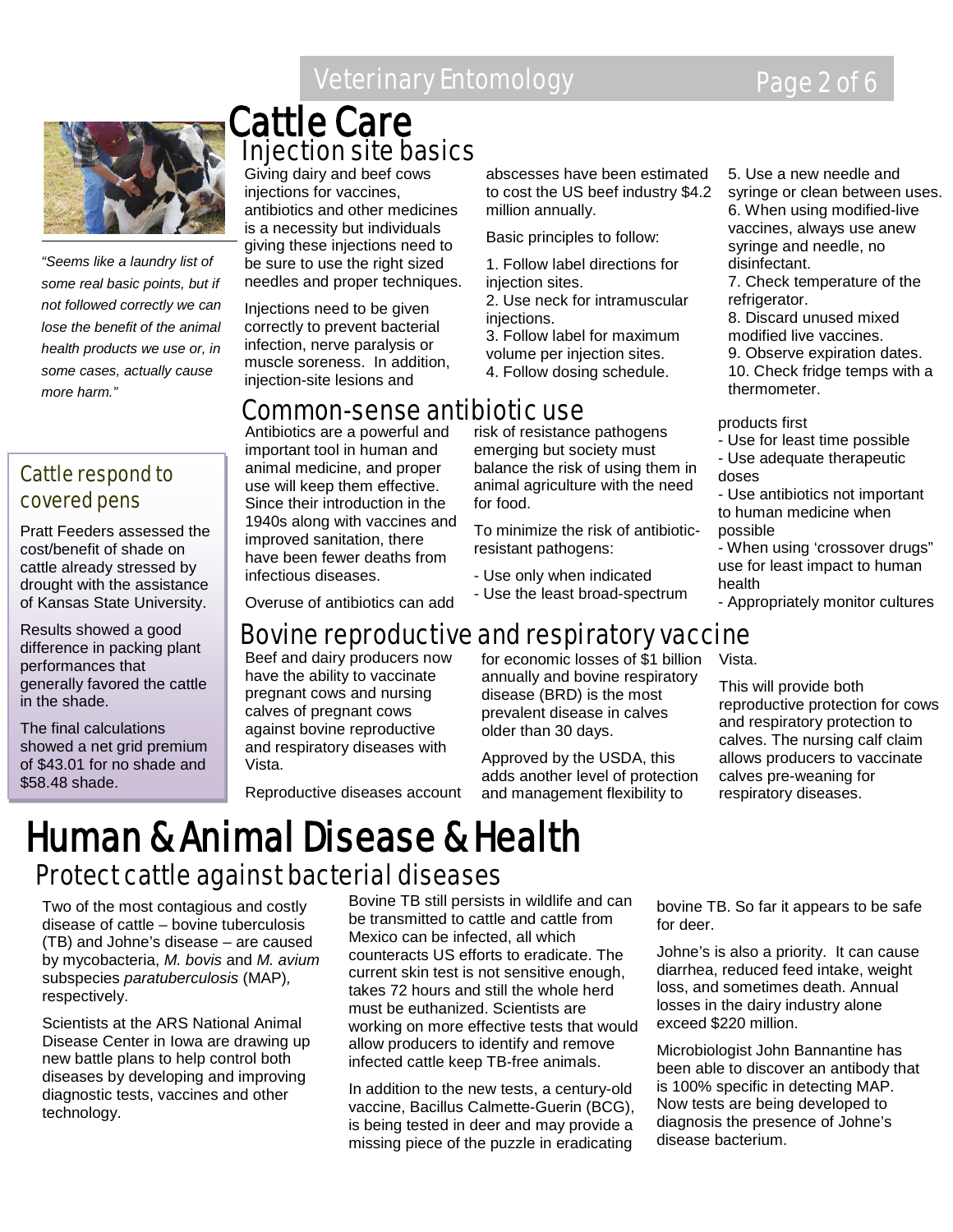# Global cost of FMD

Although foot and mouth disease (FMD) is only talked about when an outbreak occurs in countries that are classified as FMD free but it is endemic in over 100 countries worldwide.

Researchers have estimated the annual cost of FMD in terms of visible production losses and vaccination in endemic regions alone to be between \$6.5 and \$21 billion. An outbreak in FMD-free

countries and zones cause additional losses estimated at greater than \$1.5 billion per year.

These losses are especially severe in some of the world's poorest countries where a large percentage of the population is directly dependent on livestock.

Countries that have ongoing FMDcontrol programs, costs are ongoing and long-term. Outbreaks in FMDcountries have enormous economic impacts.

The ease with which FMD can spread means control requires coordination within and between countries. Equipping poor countries with the tools needed to control FMD will involve long-term development state veterinary services.

# TAHC adopts rules for animal disease traceability and brucellosis

Texas Animal Health Commission has adopted new rules that went into effect on Oct 7, 2013 regarding animal disease traceability and brucellosis.

Chapter 50, Animal Disease Traceability: the new rule is to establish standards for

facilities which must be approved by TAHC to identify livestock as part of the federal disease traceability program. The rule specifically establishes requirements for approved tagging sites.

Chapter 35, Brucellosis: The commission

economically devastating livestock disease in the world and was eradicated from the US in 1929. It is still in other countries and authorities want to keep it out at all cost.

added post entry test requirements for sexually intact cattle entering Texas from the Brucellosis Designated Surveillance Area within the states of Idaho, Montana and Wyoming, because Brucellosis is prevalent in bison and elk of those areas.

#### FMD is considered the most USDA works to protect livestock from foreign animal disease secure site for developing

vaccines, diagnostic tests and other technology to help prevent animal disease outbreaks and to respond to outbreaks that might

The diseases that are being

foot-and-mouth disease (FMD), and recently African swine fever.

USDA researchers at the Plum Island Animal Disease Center are working to ensure that the US is prepared to protect livestock against exotic animal diseases that threaten livestock production.

The facility, now operated by the investigated are swine fever, Department of Homeland Security, offers a safe and

Anthrax case in Texas, sable antelopes

occur.

TAHC has confirmed that anthrax was detected in two sable antelopes in Edwards County near Barskdale, TX. This is the first confirmed case for 2013 and it was posted on Oct 1.

## Anaplasmosis prevention

Anaplasmosis is transmitted by horse flies and ticks. Biting flies are only a minor vector in the transmission and ticks do it the rest of the year.

The anaplasmosis organism can also be carried by needles, dehorners,

The site only had exotic animals, so no livestock were involved. The carcasses are being properly disposed of by burning before the site is released of quarantine.

castration knives, ear taggers, or another other implement that draws blood.

A popular means of preventing is by using mineral mixes that contain chlortetracycline (CTC). When fed at a rate of 0.5 mg/lb. of body weight CTC will

Vaccines have been developed vaccines have been developed<br>for swine and cattle already but more is being done. i "*These are just a few example of the important research being undertaken by ARS scientists at Plum Island."* Anthrax is a bacterial disease cause by

 $\overline{\phantom{a}}$ 

*Bacillus anthracis*, which occurs naturally worldwide, including Texas. It is not uncommon to have cases of it every year in the southwestern part of the state.

prevent anaplasmosis infections. Another control factor is the elimination of carriers.

Recovered animals will be carriers and need to be cleared of the organisms with antibiotics.

# Special Topics of Interest Livestock economist confident for 2014 cattle

Although the future of domestic beef is unknown, there are many positive factors in the US and abroad for cattle producers to look forward to 2014; one economist says it's time to rebuild the herd.

A University of Missouri livestock

economist says corn prices are expected to dip, easing the heavy burden of high feed costs producers have had to carry through drought years.

Scott Brown says "The outlook for 2014 is a lot different than anything we've seen in

a long time."

Brown notes that the current future feeder calf prices in 2014 are going to be \$50 higher per hundred weight than four years earlier and he is forecasting an increase in fed cattle prices.

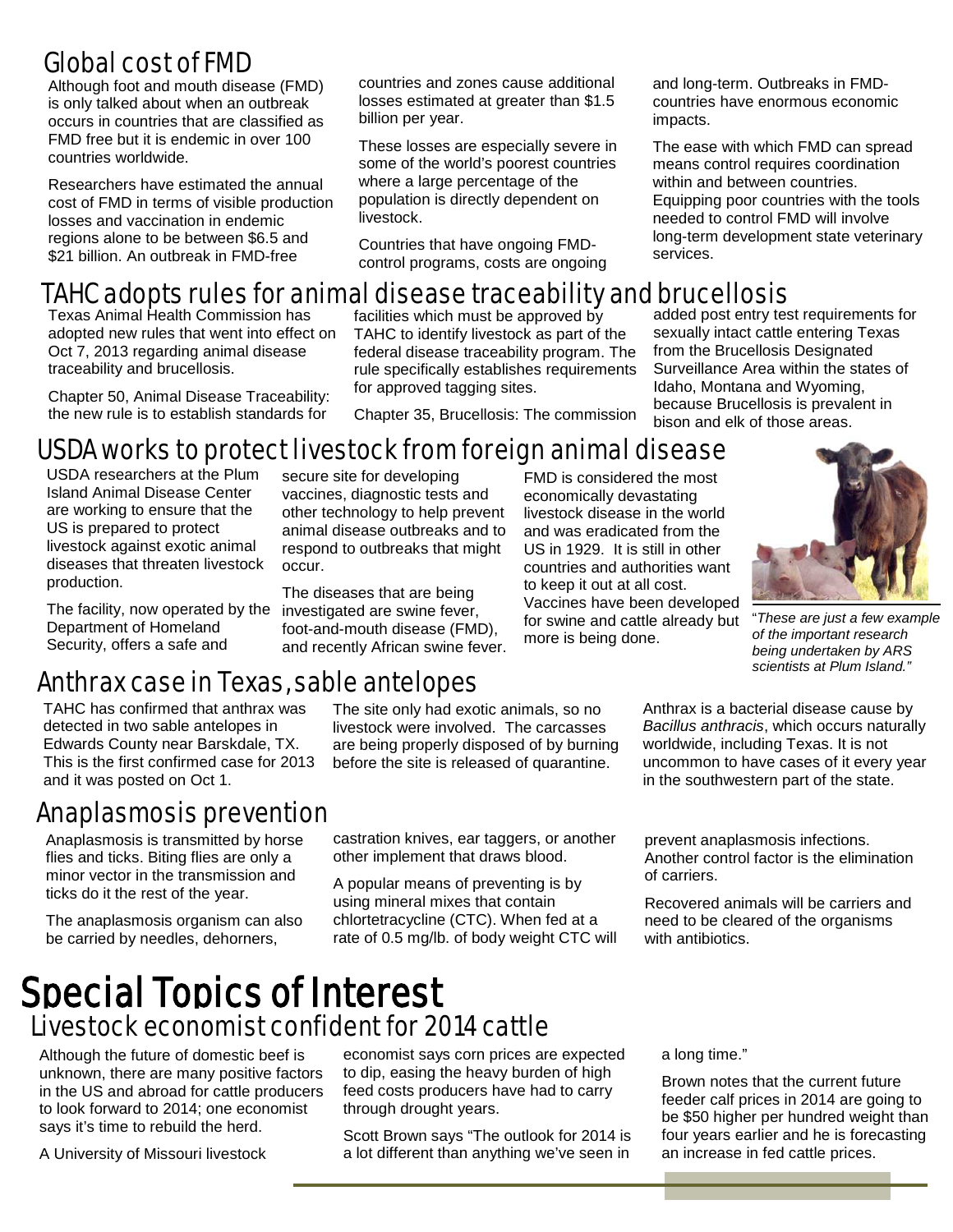# Veterinary Entomology **Page 4 of 6**

# FDA proposes new rules for animal food and feed

The proposed rule focuses on manufacturers of animal food or feed, but not farms that manufacture food for their own animals or other food facilities not required to register under section 415 of the Federal Food Drug and Cosmetics Act. well as to follow new current good

Under the proposed rule for preventive controls for food for animals, facilities

manufacturing, processing, packing, and holding animal food, both domestically and abroad, would be required to put into place procedures to minimize or prevent hazards reasonably likely to occur, as manufacturing practices (CGMPs).

The FDA says the new rules moves

### towards a comprehensive, risk-based regulatory framework to keep all animal foods safe.

Three public meetings were set on the Proposed Rule for Preventive Control for Animal Food Facilities one on Nov 21 in Maryland, another Nov 25 in Chicago and Dec 6 in Sacramento.

# **Emergency management planning for livestock operations**<br>After the blizzard in northern Great Plains producers implement these tools. available from the BQA program at

After the blizzard in northern Great Plains has left many people realizing that livestock producers are unprepared and asking themselves "How do you prepare for a disaster?"

Beef quality assurance (BQA) training includes disaster planning and emergency management, but not all

producers implement these tools. More than half of all feedlots surveyed in 2011 claimed to not have a written contingency plan for feeding and watering livestock in response to a utility

outage. Most large operations are more

likely to have a plan in place.

An Emergency Action Information form is

<http://go.unl.edu/psw3> and additional planning for catastrophic mortality disposal can be found on the Livestock and Poultry Environmental Learning Center's at

[http://www.extension.org/pages/28022/liv](http://www.extension.org/pages/28022/livestock-and-poultry-mortality-composting%23.UmaBxhblbXw) [estock-and-poultry-mortality](http://www.extension.org/pages/28022/livestock-and-poultry-mortality-composting%23.UmaBxhblbXw)[composting#.UmaBxhblbXw.](http://www.extension.org/pages/28022/livestock-and-poultry-mortality-composting%23.UmaBxhblbXw)

# Smartphones play a crucial role in the future of rural America

Smartphones, tablets and apps connect friends and family and it has been discussed how these advances in technology can grow rural populations.

According to a founder of the Delphi Group, the new norms in communication redefine community

# Journal Reviews

and could lead to a "mass exodus" of future generations away from cities.

He states that urbanization occurred because people found it necessary to gather in large numbers to conduct commerce and communicate but that isn't true anymore.

It was also pointed out that younger generations looking for a better quality of life will realize they can find it outside of America's major cities.

Many extension educators are learning to tailor efforts through each community to attract younger generations.

### Amplified fragment length polymorphism used to investigate genetic variability of the stable fly (Diptera: Muscidae) across North America. 2013. Kneeland et al. J Med Entomol. 50: 1025-1030.

Stable flies are a major pest of cattle throughout the US that cost annually \$2 billion. Understanding population genetics of stable flies could provide information on population dynamics, outbreak origins, and geographic patterns of insecticide resistance.

All this could result in a tactical advantage for developing management strategies.

Results showed that stable flies have a high level of gene flow on a continental scale, with limited isolation.

**The Impact.** Looking into gene amplification of stable flies is an alternative means of looking to control these pestiferous flies that have a huge impact on the US cattle industry.

### Effects of compaction and wetting of laterite cover soil on development and survival of *Musca domestica* (Diptera: Muscidae) immatures. 2013. Tahir and Ahmad. J Med Entomol. 50: 999-1002.

Rearing medium was tested as loose dry soil, loose wet soil, compacted dry soil, and compacted wet soil on all immature stages of house flies.

Egg and pupa survival to adult was significantly affected by cover soil

treatments, but third instars were more resilient. Wet soil treatments of both kinds resulted in significantly reduced pupal survival, but increased survival of eggs.

Compacted wet soil did significantly

reduce adult emergence from buried eggs but some were able to survive.

**The Impact.** Although this is a preliminary test, it shows that house fly larvae survival can be impacted by placement within soil medium.

### Control of the chewing louse *Bovicola* (Werneckiella) ocellatus in donkeys, using essential oils. 2013. Ellse et al. Med Vet Entomol. 27: 408-413.

Lice infestations can cause a significant issue in the management of large animals. There is a limited range of insecticides for lice control and a large need to explore alternative louse management options.

The essential oils of tea tree and lavender were tested on donkey chewing lice. Results of contact and vapor bioassays showed that 5% tea tree and lavender oils resulted in >80% louse mortality after 2 hrs of exposure.

**The Impact.** These findings indicate that tea tree and lavender essential oils can provide useful control in clinical applications but there is hope for using them in grooming routines.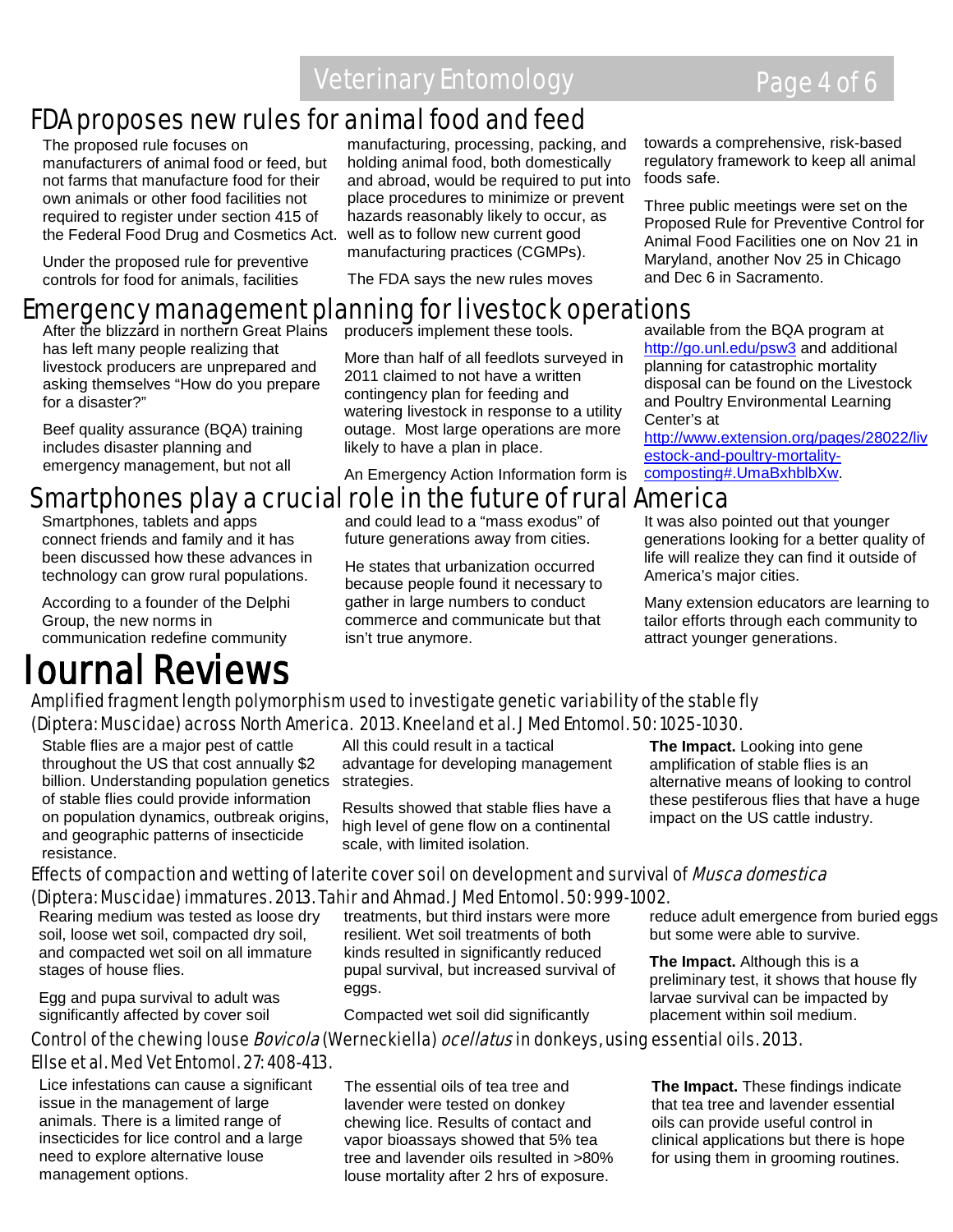### Movement of male *Dermacentor andersoni* (Acari: Ixodidae) among cattle. 2013. Lysyk. J Med Entomol. 50: 977-985.

 The movement *Dermacenor andersoni* males was examined among 54 cattle during a 3 year period. Male tick number declined at a rate independent of the initial level of infestation; females were found to have an increased decline based on infestation levels.

Movement was variable but found to be greater during April and interactions between the number of males on the

animals was an indicator of movement.

**The Impact.** This project and data provide a regression model to use for monitoring tick movement among populations.

### Prevalence and species of ticks on horses in central Oklahoma. 2013. Duell et al. J Med Entomol. 50: 1330-1333.

Ticks are common on horses but their prevalence and species present have not been looked at in a very long time.

The researchers took tick and blood samples from 73 horses in OK during May, June and July of 2010. A total of 1721 ticks were recovered and

antibodies for *Ehrlichia, Anaplasma,*  and *Borrelia burgdorferi*.

The tick species represented were *Amblyomma americanum, Dermacentor variabilis* and *A. maculatum*; as well as one *Ixodes scapularis & D. albipictus*.

**The Impact.** This data shows a collective look at the tick species infesting horses in OK. This would be similar to TX but not the same. The most commonly found was the Lone Star tick, which is the most prevalent species in Texas as well.

### Off-Host collection methods of the *Otodius megnini* (Acari: Argasidae). 2013. Niebuhr et al. J Med Entomol. 50: 994-998.

Female *Musca domestica*, house flies, were collected for a year from several dairies in three different states.

The researchers examined and dissected the house flies to check for muscalure levels, pterin levels, fly age, gonotrophic development and parity, and sperm load.

Older flies were found to have more muscalure. It was also found that females mated in early-intermediate stages of egg development.

These results show a comparison to laboratory raised house flies and natural flies. The natural flies need more time

to develop eggs and this is due to suboptimal diets compared to laboratory reared flies.

**The Impact.** Without the necessary limiting resources available, house fly development will be delayed or nonexistent.

### Survival of host blood proteins in *Ixodes scapularis* (Acari: Ixodidae) ticks: A time course study. 2013. Laskay et al. J Med Entomol. 50: 1282-1290.

*Ixodes scapularis*, black legged ticks, were fed a known source of blood and then tested at various time intervals after molting. The test conducted were to identify the type of mammalian proteins

within the nymphal ticks.

Albumin was found to be present for 85 days, transferrin for 29 days and hemoglobin for 309 days postmolting.

**The Impact.** The presence of presence of these proteins for long periods of time provides a host detection device that might be necessary in disease vectoring circumstances.

### Isolation of "*Candidatus* Rickettsia andeanae" (Rickettsiales: Rickettsiaceae) in embryonic cells of naturally infected Amblyomma maculatum (Ixodida: Ixodidae). 2013. Ferrari et al. J Med Entomol. 50: 1118-1125.

A novel spotted fever group rickettsia, "*Candidatus* Rickettsia andeanae," has begun to appear in the US, Chile, Argentina and Peru, where it was first identified.

This novel group is under-researched and little is known about it. The authors began working with infected ticks and methods to isolate the pathogens from ticks with PCR and microscopy.

**The Impact.** The isolation of "*Ca.* R. andeanae" will promote further investigation into the significance of this tick-associated rickettsia.

### Identification of bloodmeal sources and *Trypanosoma cruzi* infection in triatomine bugs (Hemiptera: Reduviidae) from residential settings in Texas, the United States. 2013. Kjos et al. J Med Entomol, 50: 1126-1139.

 Chagas disease, caused by the hemoflagellate protozoan parasite, *Trypanosoma cruzi*, is the most important parasitic disease on the American continents. It accounts for an estimated 8 million human infections but little is known about the peridomestic transmission cycles.

In this study, bloodmeal sources were

determined for adult and immature bugs collected from residential settings in central Texas. Cytochrome *b* DNA was sequenced to identify the bloodmeal source.

Nine vertebrate hosts and one invertebrate host were identified. This indicates high host diversity and potential movement between settings. Dogs appear to be a key in the

maintenance of peridomestic transmission cycles. A high rate of *T. cruzi* infection was found among the bugs collected from insede houses, outside houses, and dog kennels (69, 81 and 82%).

**The Impact.** This suggests a current risk of Chagas disease vector-borne transmission for humans and domestic animals in residential settings of Texas.